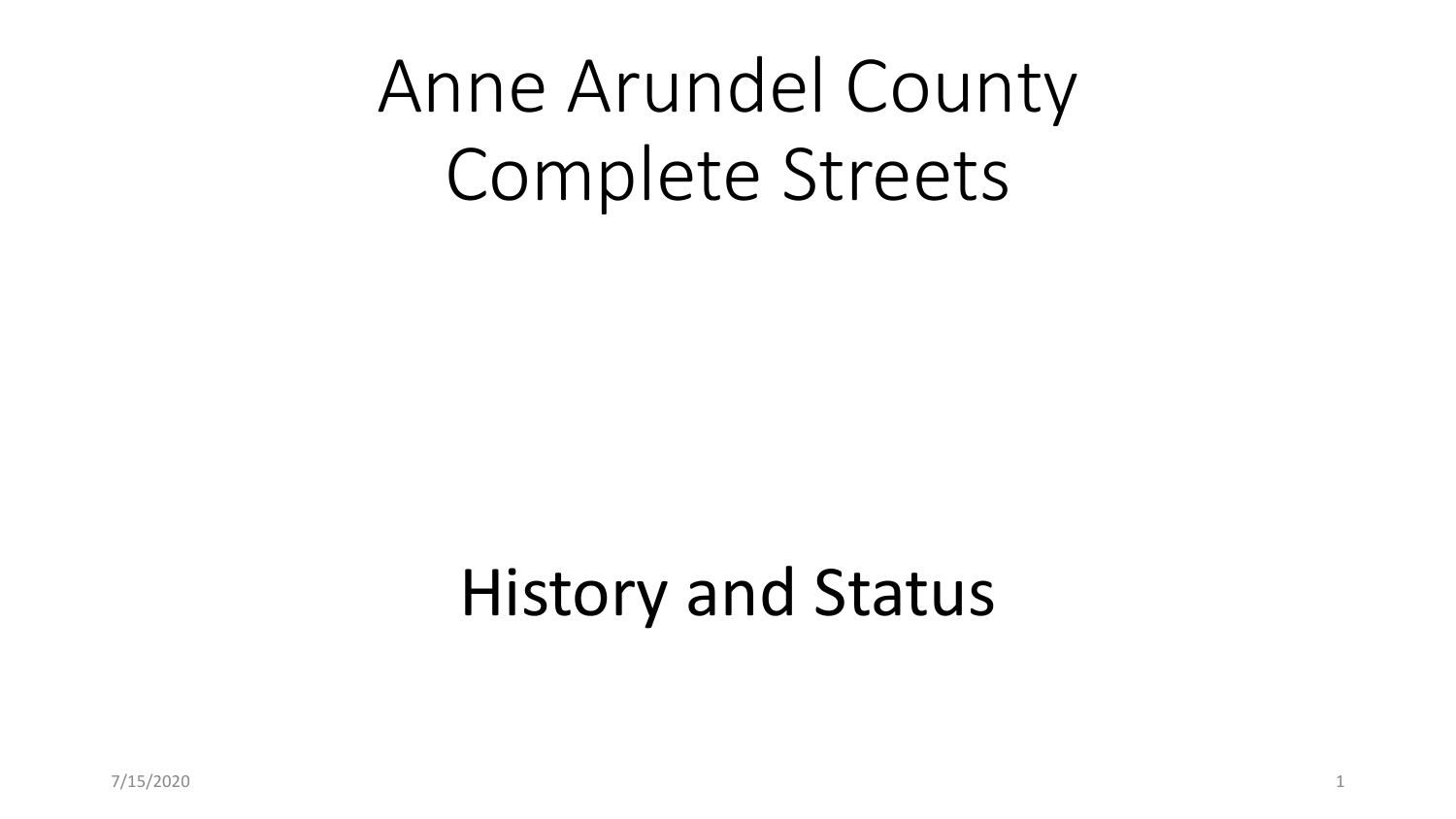# **History**

- Paris Glendening approached County Councilman Chris Trumbauer
- Introduced him to Smart Growth America and National Complete Streets Coalition
- Local Advocacy Bike AAA Group starting
- 2013 Ped Bike Master Plan recommended Complete Streets be incorporated into Code, and Design Manual
- Trumbauer wanted to create a Bill, but ended up with a Resolution
- CS workgroup of County Staff and citizen members created the policy.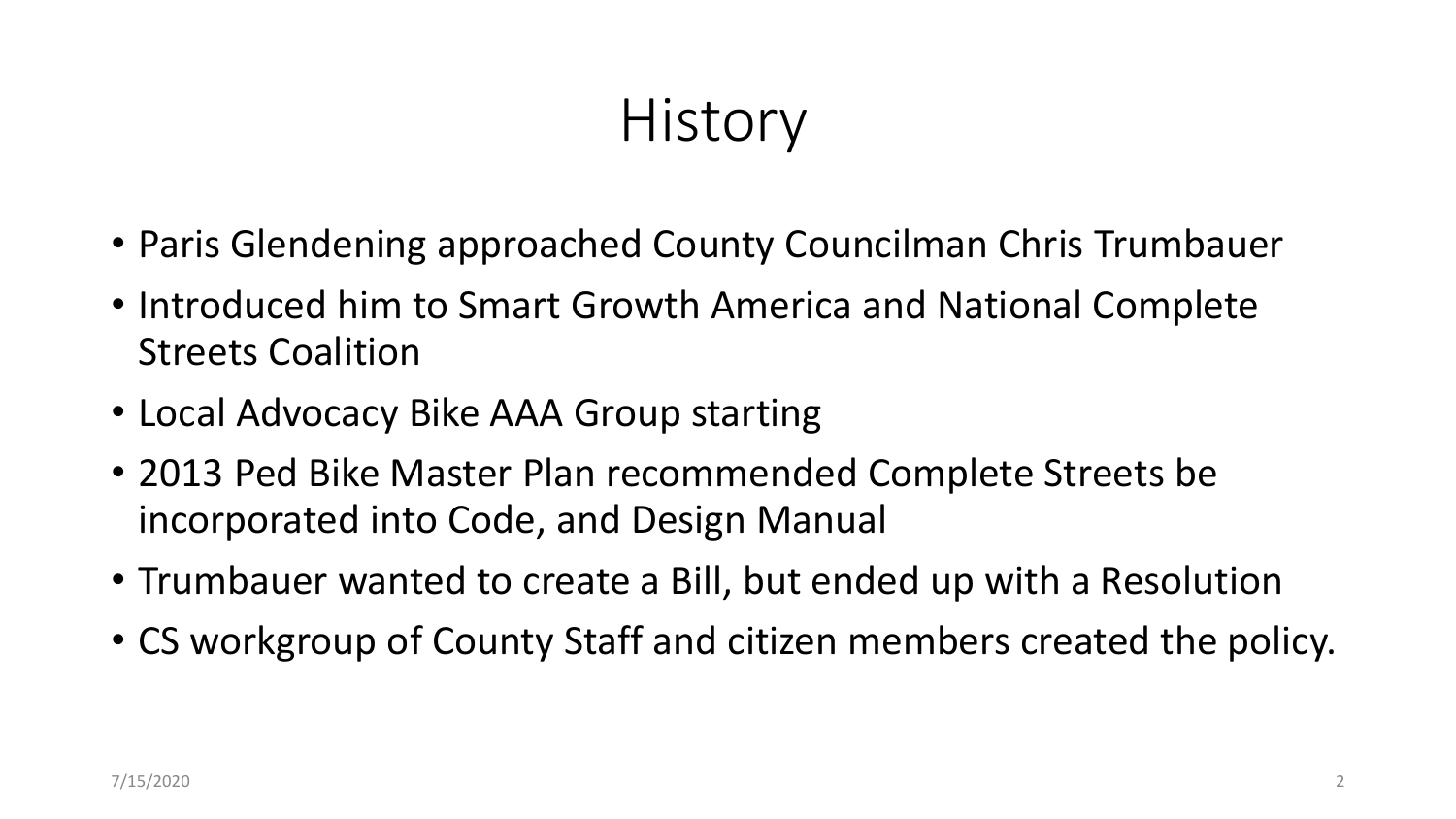### COUNTY COUNCIL OF ANNE ARUNDEL COUNTY, MARYLAND

#### Legislative Session 2014, Legislative Day No. 37

#### Resolution No. 45-14

#### Introduced by Mr. Grasso, Chairman (by request of the County Executive) and Mr. Trumbauer

### By the County Council, October 6, 2014

| ı<br>$\,2$ | RESOLUTION recognizing the County Executive's formation of a Complete Streets           |  |  |  |  |  |  |
|------------|-----------------------------------------------------------------------------------------|--|--|--|--|--|--|
| 3          | Working Group and completion of a Complete Streets Policy for Anne Arundel County       |  |  |  |  |  |  |
| 4          | WHEREAS, by Resolution No. 6-14, passed by the County Council on February 18,           |  |  |  |  |  |  |
| 5          | 2014, the County Council encouraged the County Executive to establish a Complete        |  |  |  |  |  |  |
| 6          | Streets Working Group and to adopt a Complete Streets Program for Anne Arundel          |  |  |  |  |  |  |
| 7          | County; and                                                                             |  |  |  |  |  |  |
| 8          |                                                                                         |  |  |  |  |  |  |
| 9          | WHEREAS, the County Executive did establish a Complete Streets Working Group            |  |  |  |  |  |  |
| 10         | consisting of County employees and County residents with an interest or involvement     |  |  |  |  |  |  |
| 11         | in the use of County rights-of-way, as well as representation of the Home Builders      |  |  |  |  |  |  |
| 12         | Association of Maryland; and                                                            |  |  |  |  |  |  |
| 13         |                                                                                         |  |  |  |  |  |  |
| 14         | WHEREAS, the Complete Streets Working Group met and formulated a policy,                |  |  |  |  |  |  |
| 15         | which has included input from interested individuals and organizations, as well as      |  |  |  |  |  |  |
| 16         | other County employees whose responsibilities include matters relevant to Complete      |  |  |  |  |  |  |
| 17         | Streets policy and procedures; and                                                      |  |  |  |  |  |  |
| 18         |                                                                                         |  |  |  |  |  |  |
| 19<br>20   | WHEREAS, the Complete Streets Working Group has completed the Complete                  |  |  |  |  |  |  |
| 21         | Streets Policy; and                                                                     |  |  |  |  |  |  |
| 22         | WHEREAS, the County Executive has presented the Complete Streets Policy to the          |  |  |  |  |  |  |
| 23         | County Council, which recognizes the completion of the Policy; and                      |  |  |  |  |  |  |
| 24         |                                                                                         |  |  |  |  |  |  |
| 25         | WHEREAS the Complete Streets Working Group, with the input and assistance of            |  |  |  |  |  |  |
| 26         | other persons and agencies, intends to evaluate the planning documents of Anne          |  |  |  |  |  |  |
| 27         | Arundel County, including the General Development Plan, Corridor Growth                 |  |  |  |  |  |  |
| 28         | Management Plan, Pedestrian and Bicycle Master Plan, and Transit Development            |  |  |  |  |  |  |
| 29         | Plan, and the County's development regulations, manuals, and law, and to recommend      |  |  |  |  |  |  |
| 30         | changes and amendments and a schedule for the completion of such changes and            |  |  |  |  |  |  |
| 31         | amendments; now, therefore, be it                                                       |  |  |  |  |  |  |
| 32         |                                                                                         |  |  |  |  |  |  |
| 33         | Resolved by the County Council of Anne Arundel County, Maryland, That the County        |  |  |  |  |  |  |
| 34         | Council recognizes the County Executive's formation of a Complete Streets Working Group |  |  |  |  |  |  |

#### Resolution No. 45-14 Page No. 2

and completion of a Complete Streets Policy for Anne Arundel County, included herein by reference as if fully set forth, a copy of which will be kept by the Administrative Officer to the County Council; and be it further

Resolved, That a copy of this Resolution be sent to Laura A. Neuman, County Executive.  $5\overline{5}$ 

READ AND PASSED this 20<sup>th</sup> day of October, 2014

h E. Jones  $A$ istrative Officer

I HEREBY CERTIFY THAT RESOLUTION NO. 45-14 IS TRUE AND CORRECT AND DULY ADOPTED BY THE COUNTY COUNCIL OF ANNE ARUNDEL COUNTY.

Chairman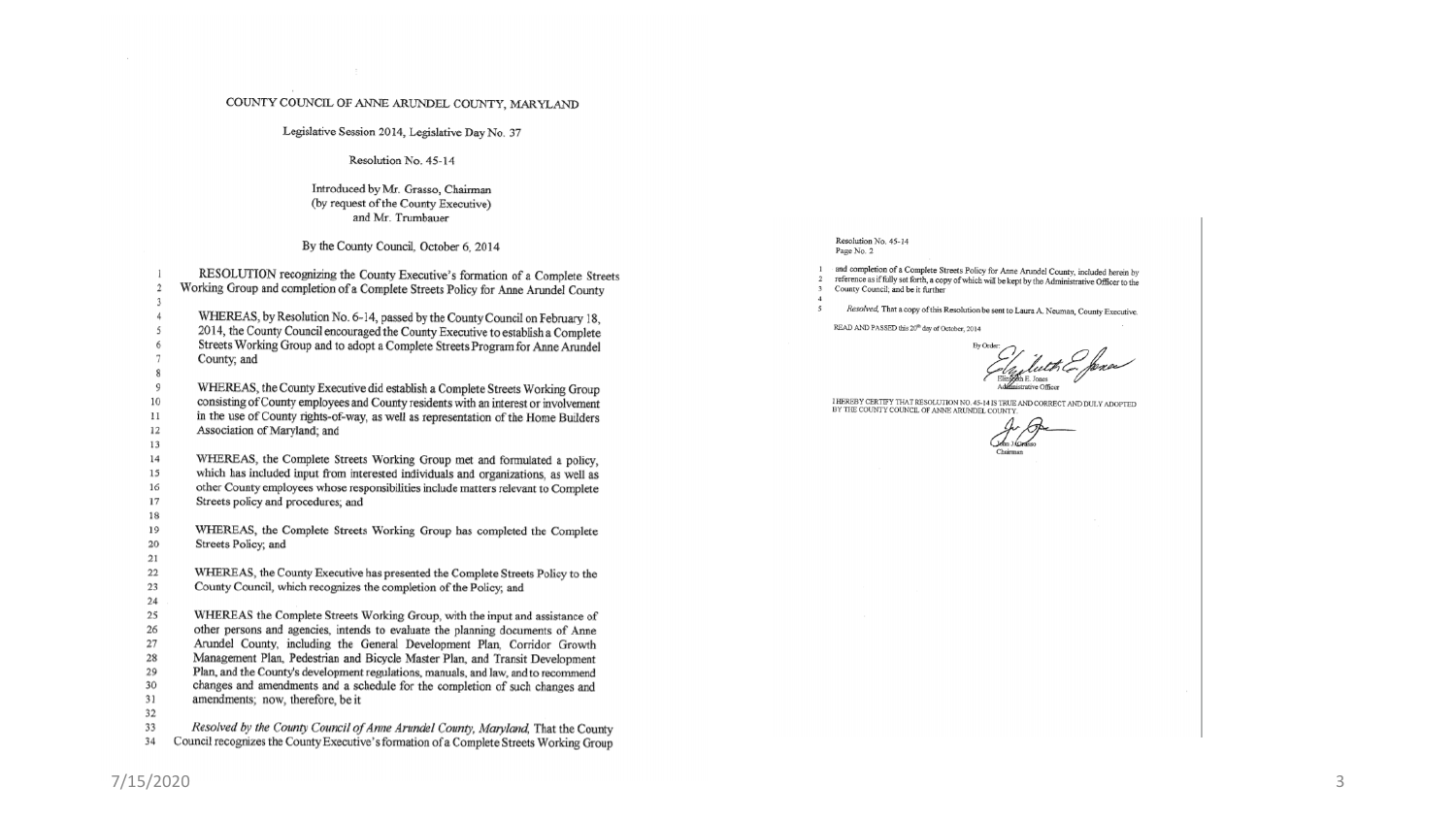### A Complete Streets Policy for Anne Arundel County, Maryland

#### **The Preamble**

The Complete Streets Policy intends to improve safety and transportation options for all users throughout Anne Arundel County. Once implemented, improvements must consider the mobility needs of all public right of way users and modes in a context sensitive manner; providing facilities for each as appropriate for the specific circumstances. This policy strives to achieve the most efficient use of our current roadway system to meet the County's changing demographics in the future.

Complete Streets programs across the country (www.completestreets.org. www.smartarowthamerica.org) have demonstrated improved safety, public health benefits by encouraging physical activity, improved air quality, and increased safe alternatives to automobile travel. These programs create walkable communities that foster revitalization and redevelopment of neighborhoods and commercial districts. By incorporating the Complete Streets Policy throughout the planning, design, building, retrofitting, maintenance, and operation of all elements of the transportation system, Anne Arundel County is making a long-term commitment to addressing ever changing mobility needs while improving transportation options along roadways throughout our region.

This policy requires a fundamental shift in how Anne Arundel County reviews and prioritizes public and private projects and development which impacts transportation. In addition to focusing on the needs of automobile drivers, we will make the fullest use of our roadways for everyone in the community including pedestrians, bicyclists, transit riders and freight delivery. Recognizing this is an incremental, long-term effort, the goal of this policy is to build for the future rather than continue with the auto-centric transportation mindset of the past.

#### **The Policy**

It shall be the policy of Anne Arundel County, Maryland to ensure that all County agencies responsible for transportation systems achieve and sustain safe accommodation for pedestrians, bicyclists, motorists, emergency vehicles, transit service, and freight movement. The County shall ensure that approved alterations to the transportation systems are implemented in a way that provides all users regardless of age or ability, a comprehensive, integrated, and connected multi-modal network of transportation options. This network of transportation options will be provided to improve travel options in a balanced, responsible, and equitable manner consistent with, and supportive of, the surrounding community.

It shall be the policy of Anne Arandel County that all projects in the public right of way, both new and retrofit, shall be designed and constructed in accordance with the Complete Streets Guiding Principles below.

#### **Complete Streets Guiding Principles**

#### **Program Administration**

· Identify a lead agency within Anne Arundel County government responsible and accountable for the development and implementation of the Complete Streets Policy in a consistent and integrated manner.

Complete Streets Policy for Anne Arundel County, Maryland 7/15/2020

- · Establish a procedure evaluating resurfacing/reconstruction projects and/or access permit requests to public right of way for Complete Streets inclusion.
- · Incorporate context sensitivity, public involvement, and outreach to ensure the needs of the community are properly identified and addressed using a balanced approach that will advocate for practicable safety and mobility for all users.
- · Acknowledge that there will be a balancing of public and private costs, impacts to existing land development, current infrastructure needs, existing statutes and benefits to the public for mobility options while allowing for exceptions under documented extraordinary circumstances.
- · Approach every transportation improvement and project phase, regardless of source of funding. as an opportunity to create safer, more accommodating, and more accessible streets for all users.
- · Maintain skill and knowledge levels consistent with the state of the practice through training and using the latest recommended practices of the American Association of State Highway and Transportation Officials (AASHTO), the National Association of City Transportation Officials (NACTO), and the Manual of Uniform Traffic Control Devices (MUTCD), National Complete Streets Coalition, and Smart Growth America.
- · Report the success of implementation of the Complete Streets Policy, and its Guiding Principles, through measurable goals including, but not limited to, crash reduction, level of service and comfort, transit ridership, and changes in mode share.

#### **Regulations**

- · Evaluate the County's Planning Documents, including but not limited to the Goweral Development Plan, Corridor Growth Management Plan, Pedestrian and Bicycle Master Plan, Transit Development Plan, Scenic & Historic Roads, Development Regulations and pertinent Articles of the County Code and County Mamals, recommending changes and amendments, and identifying a schedule for completion of such changes and amendments.
- · Collaborate with transportation partner agencies at the Federal, State, regional and local levels to ensure Complete Streets Policy principles are incorporated in a consistent and integrated manner.
- · Implement the Complete Streets Policy to affect both publicly and privately designed and constructed right of ways.

#### **Design**

- · Adhere to design standards, Federal requirements, and construction specifications, using the best and latest standards available.
- · Accommodate forecasted travel demand and improvements through periodic updates of the County Design Standards.

Complete Streets Policy for Anne Arundel County, Maryland

 $\hat{z}$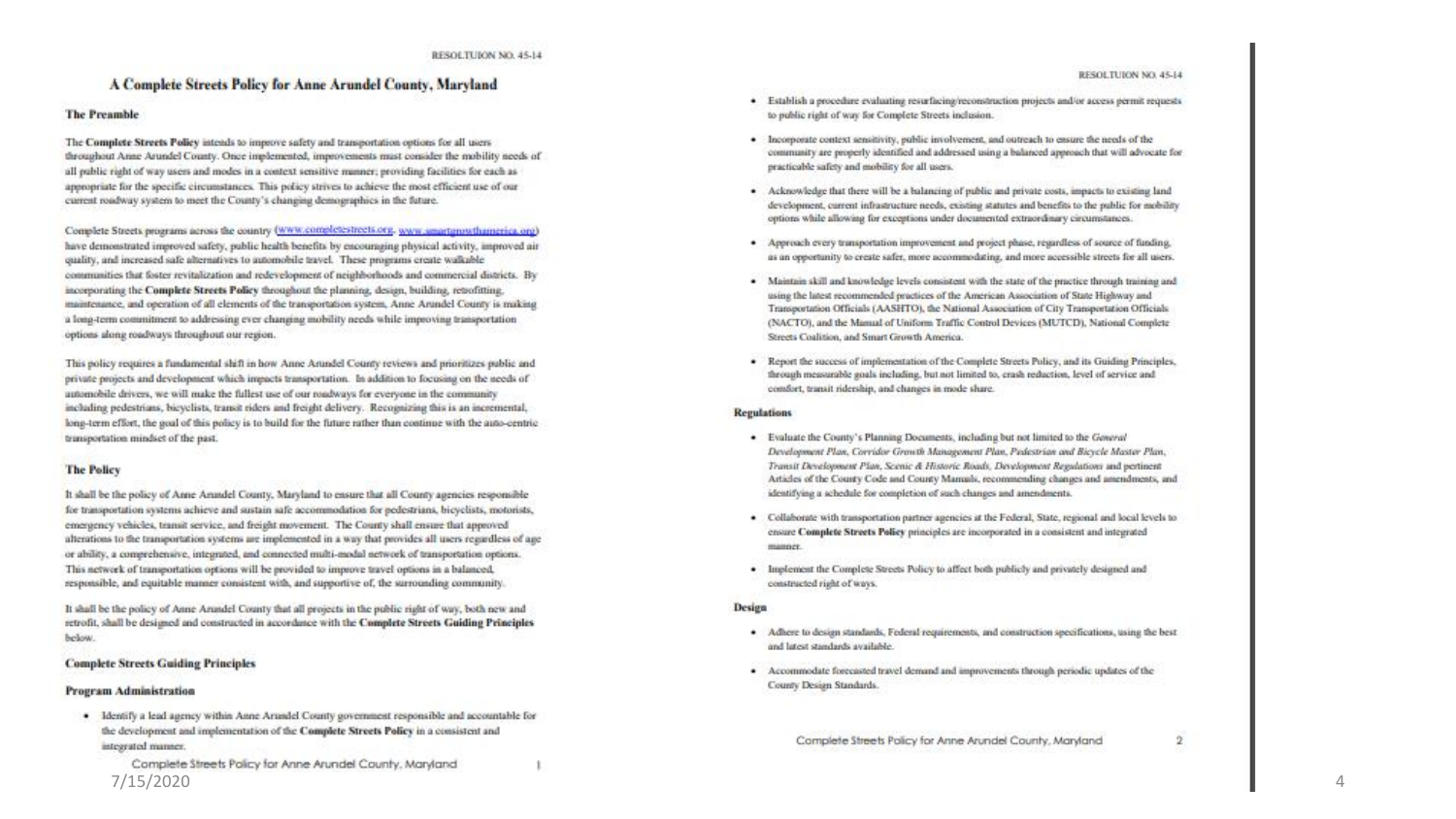

- Built upon the UPWP funded Corridor Growth Management Plan (CGMP) to increase person throughput on 13 key connector roads
- Case study on MD 648, a typical arterial
- Intended to provide lessons learned to be applied elsewhere in County
- Explored feasibility, affordability, and applicability of applying Complete Streets templates on five segments of 648.
- Provided recommendations for incorporating Complete Streets design into County Code, Design Manual, and other comprehensive plans (GDP, TFMP, CGMP)
- Held a workshop for involved agencies.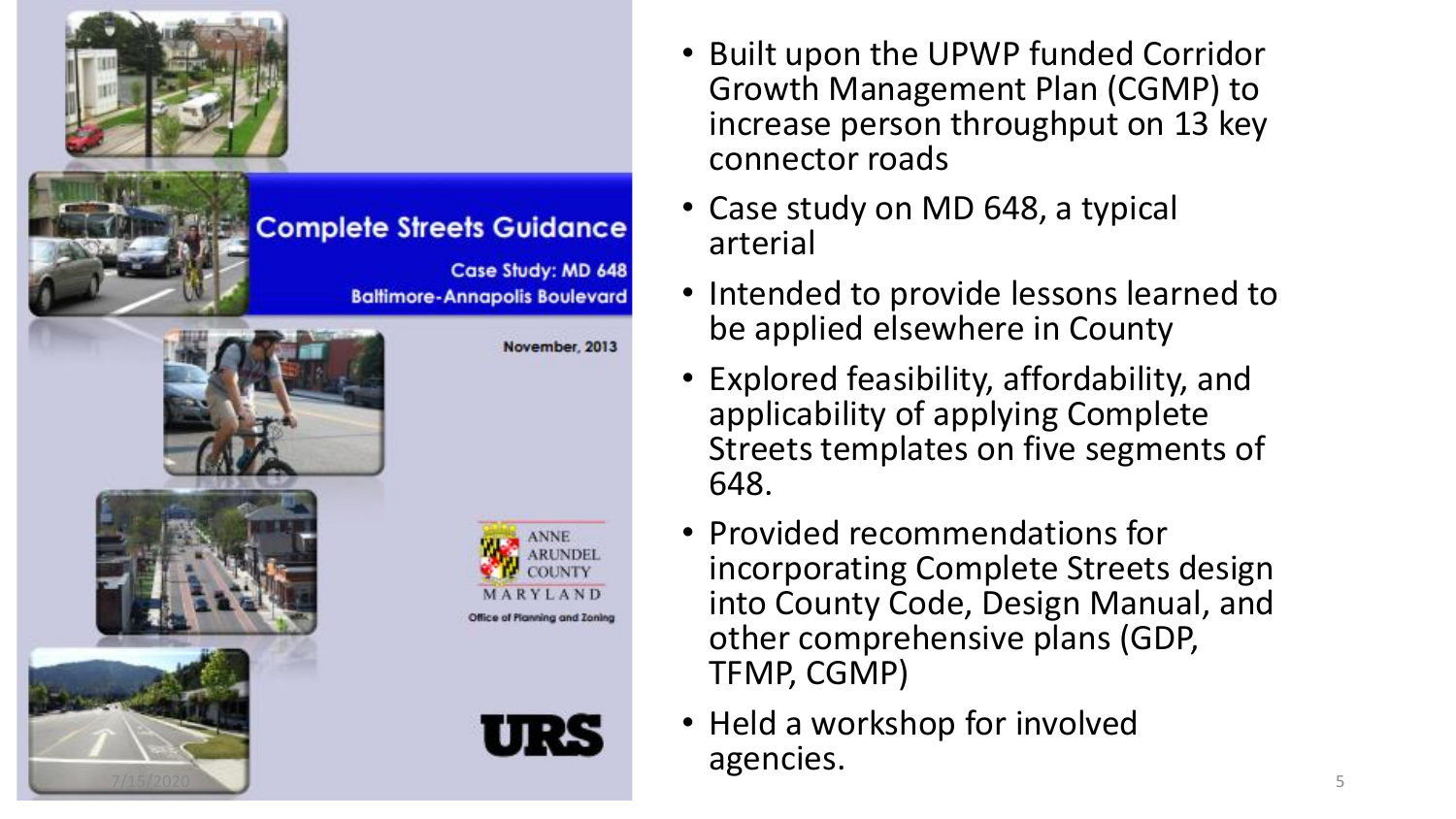# Additional Past Efforts

- PBMP updated in 2013 with Complete Streets recommendations
- Bill 78-18 Multimodal Bill Created a requirement for offsite pedestrian/bicycle facilities during development process.
- TFMP MoveAnneArundel completed which encouraged a Complete Streets approach
- Anne Arundel County Bicycle Commission launched in 2015
	- Since inception, went from one short road with bike lane, now 10.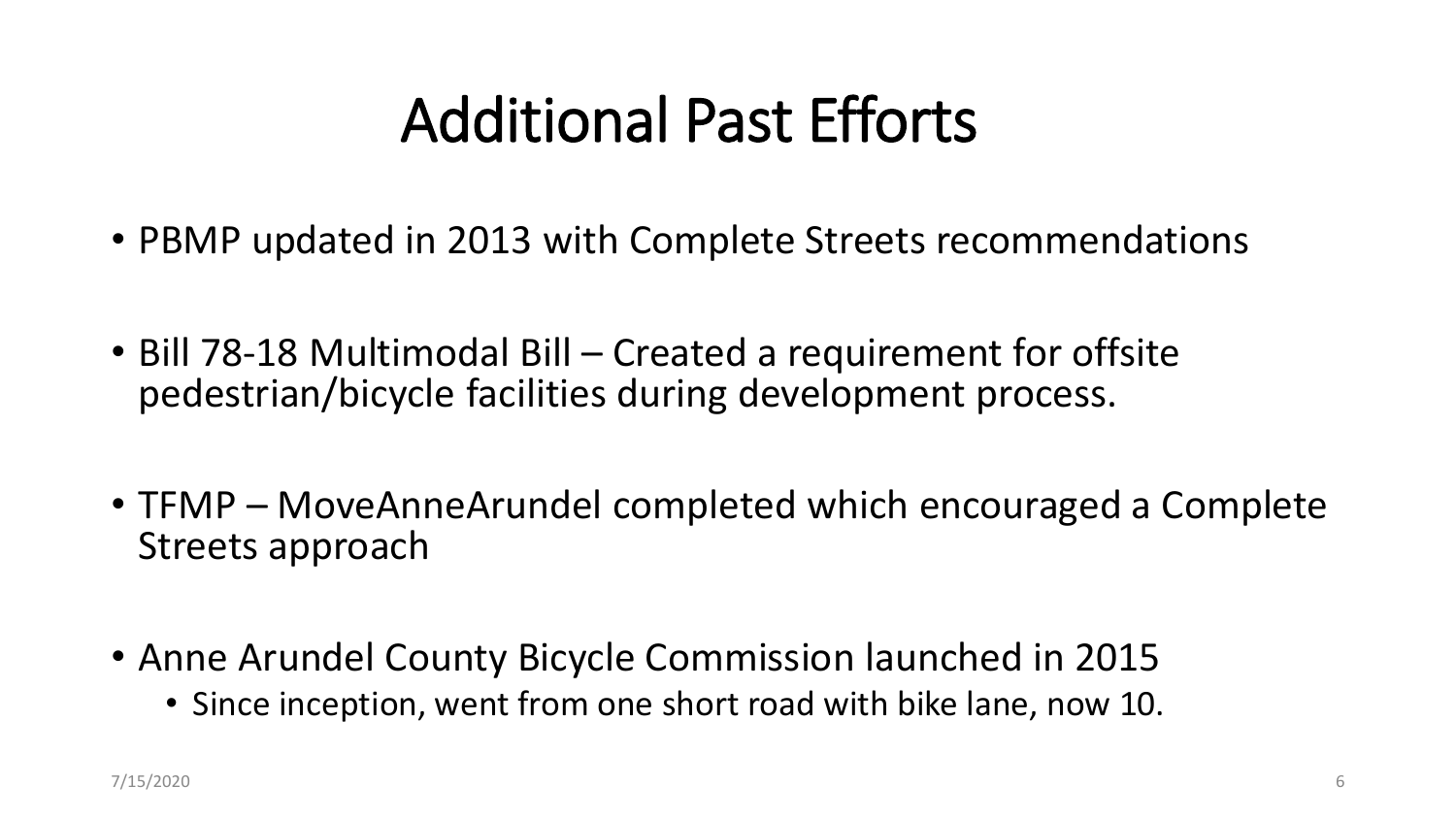# Moving Forward

- Road Frontage Code Changes immediate need to fix Code
- Resolution promoted Complete Streets, but Legislation needed to gain tractionPedestrian and Bicycle Master Plan Update
- TIS workgroup adjusting guidelines to ensure appropriate mitigation is achieved – increased cooperation between agencies is a recognized need.
- Landscape Manual being updated OPZ effort
- Design Manual Update MOST IMPORTANT
	- Two phases to update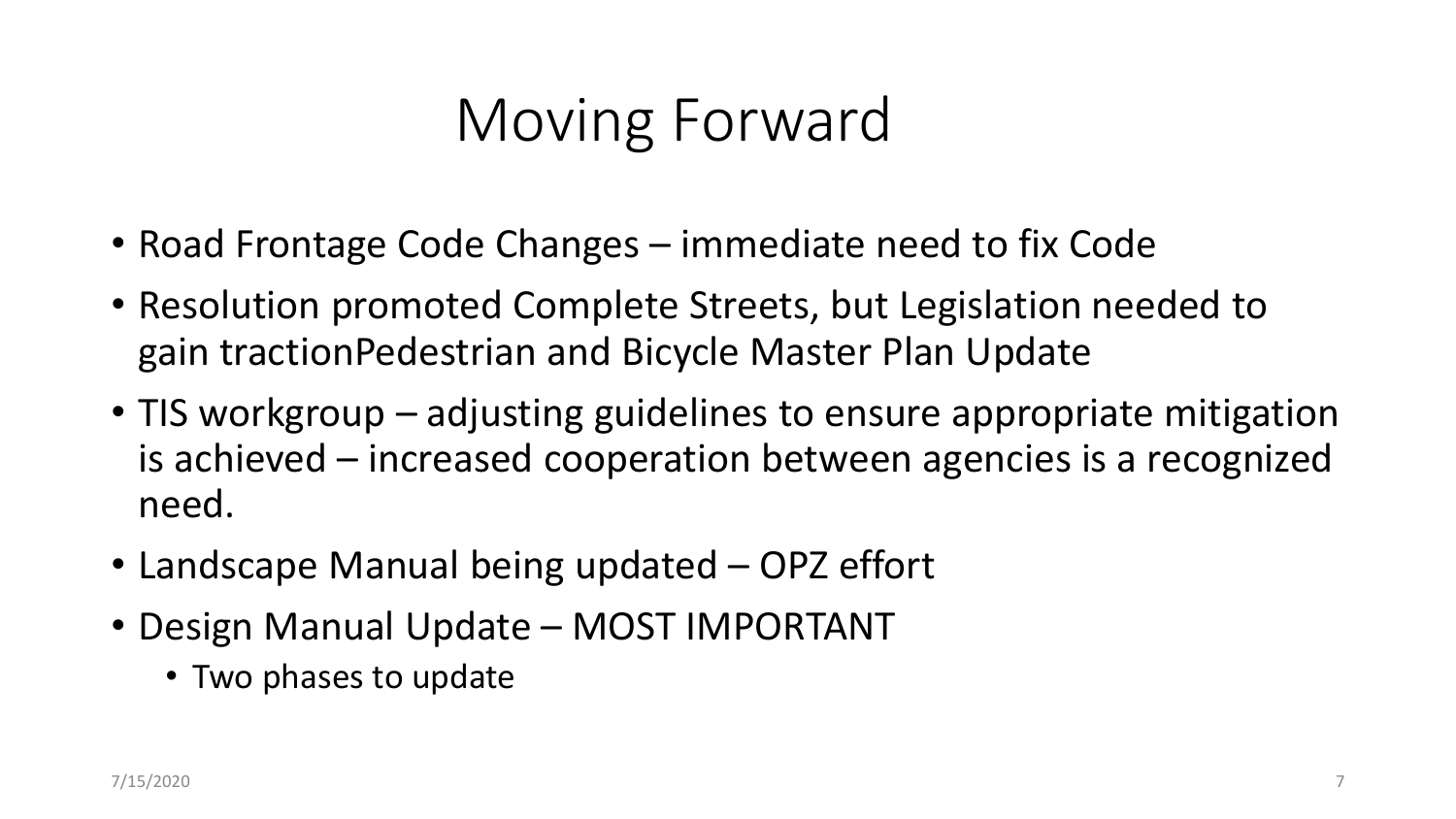### STANDARD CROSS-SECTION REQUIREMENTS

### **July 1, 2020**

|    | <b>Road Classification</b><br>Facility | Principal<br>Arterial -<br>Closed | Principal<br>Arterial -<br>Open. | <b>Closed</b>                | Minor Arterial   Minor Arterial<br><b>Open</b> | Collector-<br>Closed | Collector -<br>Open | Local - Closed | Local - Open  |
|----|----------------------------------------|-----------------------------------|----------------------------------|------------------------------|------------------------------------------------|----------------------|---------------------|----------------|---------------|
|    | A. Slope (outside R/W line)            | C1                                | C1                               | C1                           | C1.                                            | C1                   | C1                  | C1             | C1            |
|    | <b>B. Stormwater Conveyance</b>        | C2                                | C2                               | C2                           | Y; 9' min l                                    | C2                   | $Y$ ; 9' min        | C2             | Y; 9' min.    |
|    | C. Street Trees/Buffer (see C14)       | 5' min.                           | 5' min.                          | $5'$ min                     | 5' mini                                        | 5' min.              | 5' mini             | $5r$ min.      | 5' mini       |
|    | D. Sidewalk                            | 5' min.                           | $CS$ ; 5' min.                   | $5'$ min.                    | C3; 5' min                                     | 5' min.              | $CS$ ; 5' min.      | 5' min.        | $C3; 5'$ min. |
|    | E. Shared Use Path                     | $C4; 10'$ min.                    | C4; 10' min.                     | C4; 10' min.                 | C4; 10' min.                                   | C4; 10' min          | C4; 10' min         | N              | N             |
|    | <b>F. Utility Strip</b>                | C5; 4' min.                       | $CS$ ; 4' min.                   | $CS$ ; 4' min                | $CS$ ; $4"$ min.                               | $CS$ ; 4' min.       | CS; 4' min          | $CS$ ; 4' min. | C5; 4' min.   |
|    | G. Curb/Gutter                         | $2^{\circ}$                       | N                                | $2^{\circ}$                  | N                                              | $2^{\circ}$          | N                   | $2^{\circ}$    | N.            |
|    | H. Shoulder (see C15)                  | $12^{\circ}$ min                  | $10^{\circ}$ min                 | 8' mini                      | 8' mini                                        | NL                   | N                   | N              | N             |
| Ι. | <b>Parking Lane</b>                    | N                                 | N                                | N                            | N                                              | C6; 7"               | C6; 8"              | CG; 7"         | C6; 8'        |
|    | J. Dedicated Bicycle Facilities        | $C7; 6-10"$                       | $C7; 6-10"$                      | $C7; 6-10"$                  | $C7; 6-10"$                                    | $C9; 4-6'$           | $C9; 4-6'$          | N              | N             |
|    | K. Right Turn Lane                     | C10; 10' min                      | $C10; 10'$ min                   | $C10; 10'$ min               | C10; 10' min                                   | C10; 10' min         | C10; 10' min.       | N              | N.            |
|    | L. Through Lane                        | $C11; 11-12'$                     | $C11; 11-12'$                    | $C11$ ; $10-12$ <sup>'</sup> | $C11$ ; $10-12$ <sup>*</sup>                   | $C11; 10-11'$        | $C11; 10-11'$       | $10^{\circ}$   | $10^{\circ}$  |
|    | M. Left Turn Lane                      | $C12$ ; $10'$ min                 | $C12; 10'$ min                   | $C12; 10'$ min               | C12; 10' min                                   | C12; 10' min         | $C12$ ; $10'$ min   | N              | N             |
|    | N. Median                              | C13: 16'min                       | C13: 16'min                      | C13:6'min                    | C13: 6'min                                     | C13:6'min            | C13: 6'min.         | N              | N             |

C - Conditional; see notes below

Y - Required

N - Not Required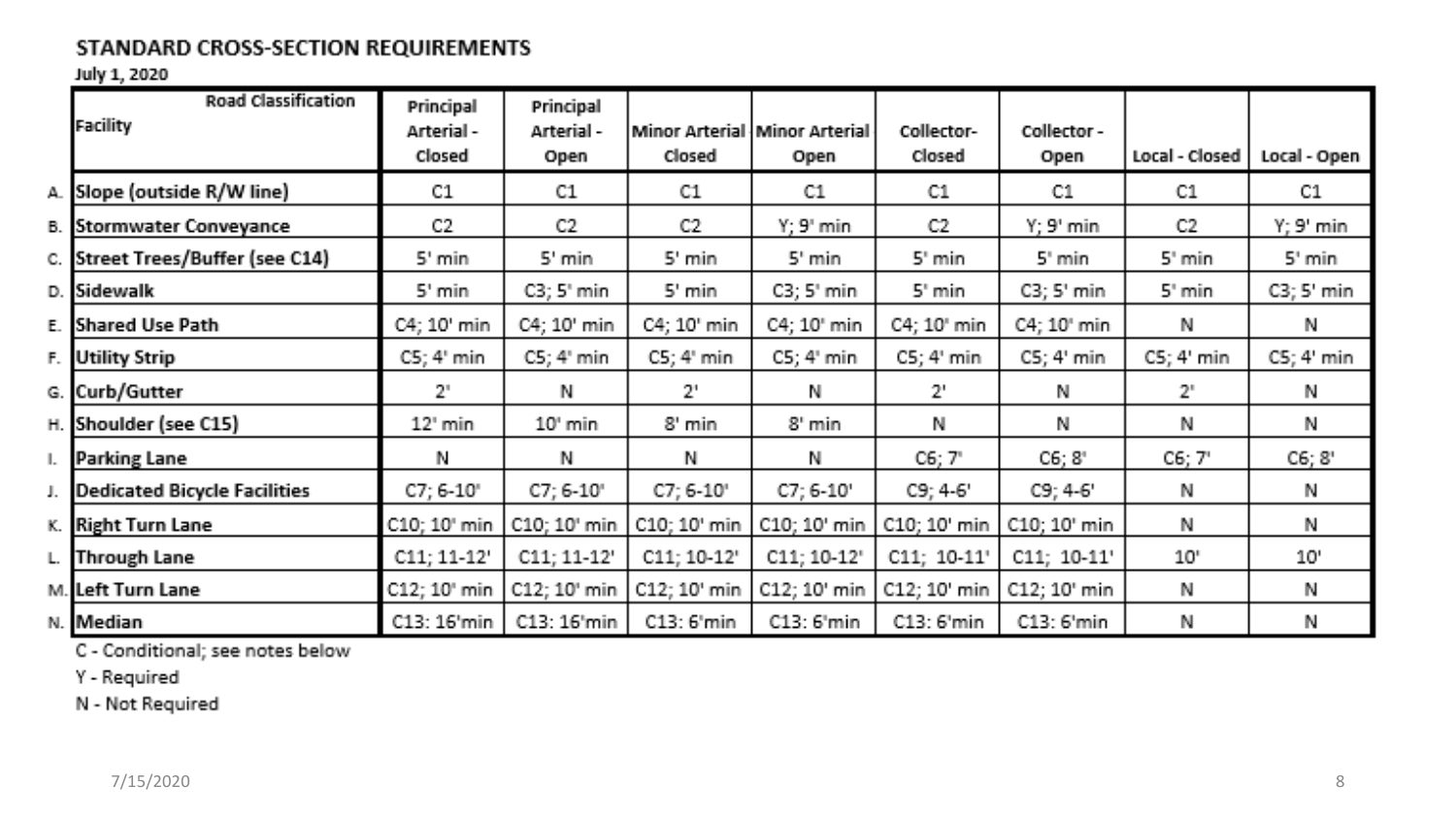- C1: Slope to tie-in right-of-way(r/w) grade to existing grade, or retaining wall, MUST be located outside the public r/w; 2:1 max slope.
- C2: Stormwater conveyance consists of roadside ditching. If provided, width shall be based on Design Manual requirements to handle design flow volume. Stormwater management facilities shall not be located in the public right-of-way unless approved by the DPW Bureau of Highways. R/W width shall be adjusted as necessary for facility to be completely in public r/w, and no utility structures located between top of banks of facility.
- C3: Sidewalk required on all roads unless 25-year ADT < 400, AND average lot size is over 30,000 sf, AND entrance to development is not within 1.5 miles of any pedestrian generator when measured along the public right-of-way.
- C4: Shared Use Paths shall be installed when required by the Office of Transportation, in lieu of sidewalk on that side, in accordance with adopted master plans, corridor studies, extension of existing paths, or other multimodal impact that may be identified.
- C5: Utility Strip to be located between curb and sidewalk shall include Signage, Fire Hydrants, Street Lighting. Private utilities (i.e. BGE, Verison, CATV) shall be located under the sidewalk.
- C6: Parking lane shall be required on all roads where average lot width is less than 80 feet as follows:

For lot widths between 30'-80', parking lane required on one side of road

If lot widths <30' and rear alley access provided, parking lane required on both sides of road

If lot widths <30' and no rear access, no on-street parking shall be provided. Instead, additional parking shall be provided in accordance with the requirements of the County Code (17-6-604(e)) when on-street parking is prohibited.

- C7: The appropriate facilities will be determined by the Office of Transportation in accordance with current Federal, State, and Local standards, and may include separated bike lanes (characterized by a vertical barrier) of a width appropriate for the speed and volumes, shared use paths, or buffered bike lanes.
- C9: Provide a striped and marked bicycle lane in accordance with the following:

Posted speed <35 mph - 4'

Posted speed >35 mph and <45 mph with <8% trucks - 5'

Posted speed >35 mph and <45 mph with >8% trucks - 6'

Posted speed >45 mph - 6'

If adjacent to parking or a physical barrier such as a guardrail or curb with no gutter pan, provide a 6' marked bicycle lane.

C10: Right Turn Lane required if volume warrants met - see Exhibit C10. R/W shall be widened as necessary for facilities to be completely in public r/w. Full width pavement is required along the total length of the lane. The taper is to be established via pavement markings.

C11: Lane width based on speed and volume - see Exhibit C11.

- C12: Left Turn lane required if volume warrants met see Exhibit C12(a-c). R/W shall be widened as necessary for facilities to be completely in public r/w. Full width pavement is required along the total length of the lane. The taper is to be established via pavement markings.
- C13: If median is provided, minimum width provided shall be based on the ultimate road design for its classification, the characteristics of the area, and meet all ADA and other regulatory requirements.

C14: If credit for street trees is provided through existing trees preserved immediately abutting the right of way, 5' grass buffer must still be provided.

C15: Requirement for shoulder on multi-lane arterials shall be determined by the County during development plan review.

### NOTES:

- 1. Unless otherwise shown/prescribed in an adopted plan, authorized corridor study, or active/completed CIP design, the above typical section requirements shall apply to the design of all public roads, including State roads subject to SHA approval of an Accesss Permit.
- 2. The right-of-way of any proposed road, or road impacted by required frontage improvements, shall be adjusted as necessary so that

all required elements are within the delineated right-of-way. 7/15/2020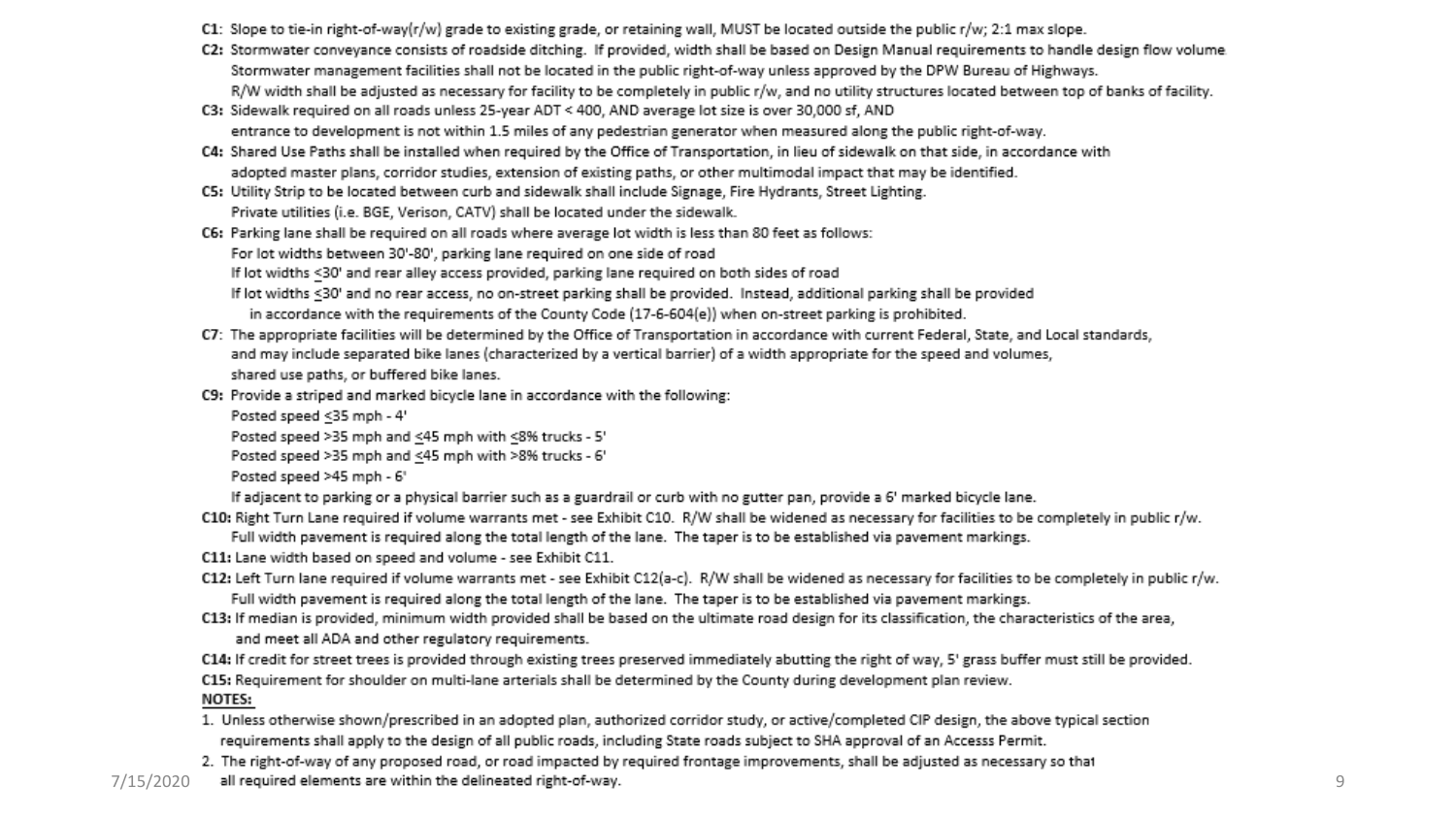## Recommendations

- Complete Streets "Status Card" for all BMC jurisdictions
	- Columns for each jurisdiction with a row for items such as:
		- CS Resolution
		- CS in Code
		- Design Manual
		- County of Complete Streets
		- Miles of Complete Streets
		- Etc.